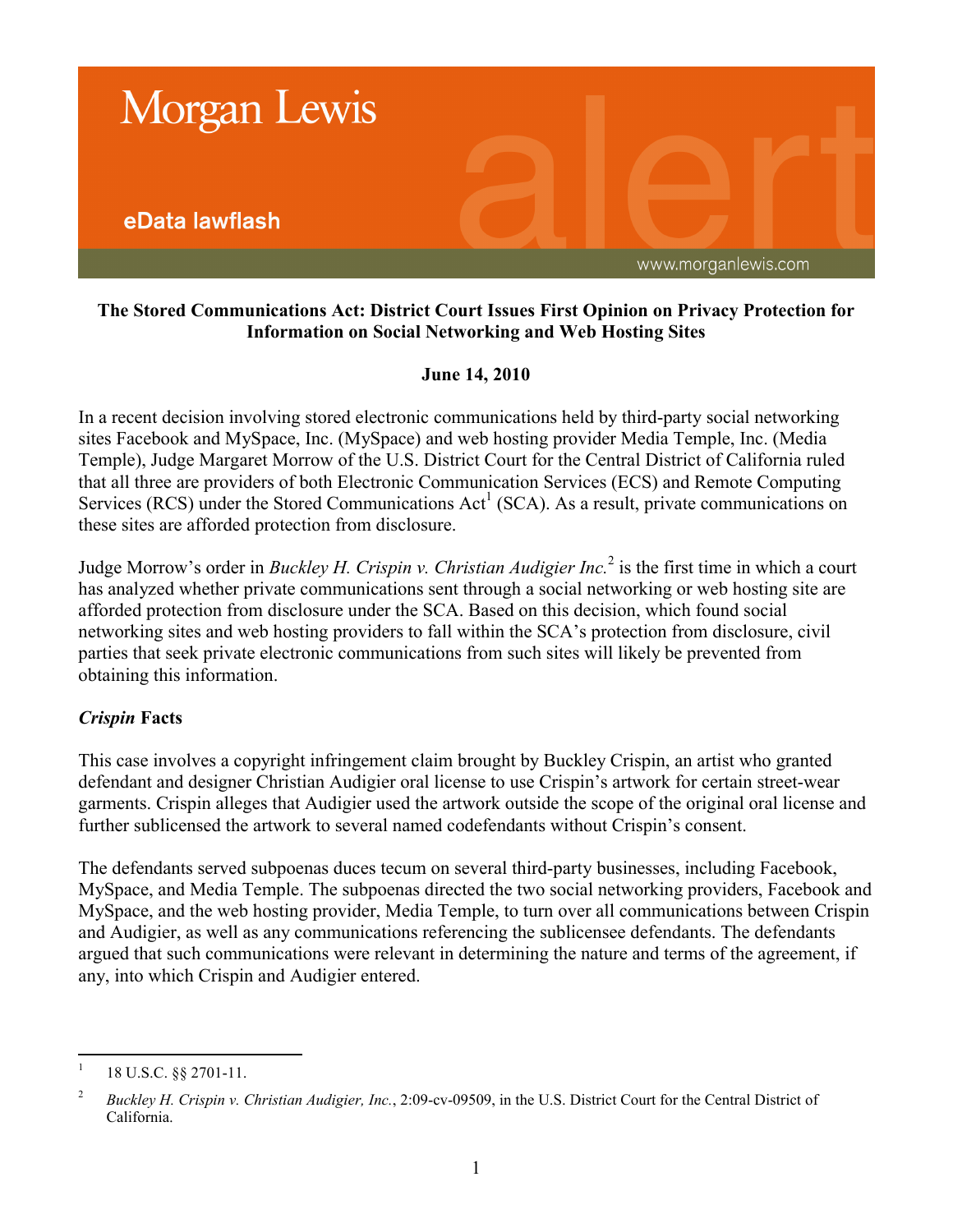Crispin later brought an *ex parte* motion to quash the subpoenas. Crispin argued that the subpoenas sought private electronic communications that under the SCA ECS or RCS providers are prohibited from turning over. After Crispin's motion was denied because Judge McDermott determined that Facebook, MySpace, and Media Temple did not qualify for protection from disclosure under the SCA, Crispin moved for reconsideration.

## **Crispin's Private Communications on Social Networking and Web Hosting Sites Qualify for Protection**

On reconsideration, Judge Morrow reversed Judge McDermott's earlier ruling. In doing so, Judge Morrow noted provisions of the SCA that apply to "providers" of communication services and the information they possess concerning entities and individuals. In order for this information to be afforded protection from disclosure under the SCA, a provider must be either an ECS or RCS provider.<sup>3</sup> The statute defines an ECS provider as "any service which provides to users thereof the ability to send or receive wire or electronic communications." In contrast, the statute defines RCS as "the provision to the public of computer storage or processing services by means of an electronic communications system" and deserving of some lesser standard of protection concerning communications.

The court found that these companies qualified as ECS because they provided message delivery services, and as RCS because they offered message storage services. In support of its conclusion, the court cited examples of ECS: basic email services and private electronic bulletin board services. The court recognized that an RCS provider offered longer-term storage or processing services, tantamount to a virtual filing cabinet. Finally, the court noted that Microsoft was an example of both an ECS and RCS because it provided email delivery and storage service through its Hotmail website.

In fact, because modern electronic communications usually combine both services, the ECS and RCS definitions in the SCA may have become a distinction without a difference.

Because the SCA does not prohibit disclosure of information that is already public—for example, on a public blog—the court also had to determine whether the information requested in the subpoenas was public or private. The court in *Crispin* was satisfied that the forms of communication at issue—webmail and email messaging—were inherently private because messages on any one of these sites are not readily accessible to the public, or at most are only available to a limited audience as selected or approved by the user.

Judge Morrow concluded that because all three sites—social network providers Facebook and MySpace, and web hosting provider Media Temple—provide private messaging or email services as well as electronic storage, they all qualify as both ECS and RCS providers, and that Judge McDermott had misconstrued the nature of the services provided by these third-party companies.<sup>4</sup>

 $\frac{1}{3}$ The Stored Communications Act affords Fourth Amendment-like protection in the form of a statute that regulates government access to private electronic communications, and is extended in this case to afford protection from disclosure in response to civil subpoenas.

<sup>4</sup> The SCA was passed as part of the Electronic Communications Privacy Act of 1986, before the advent of the World Wide Web in 1990, and well before the advent of the current Internet applications and technology. As a result, courts, including the court in *Crispin*, have noted that the application of this nearly 25-year-old statute undoubtedly presents challenges when examined in light of modern computer technology.